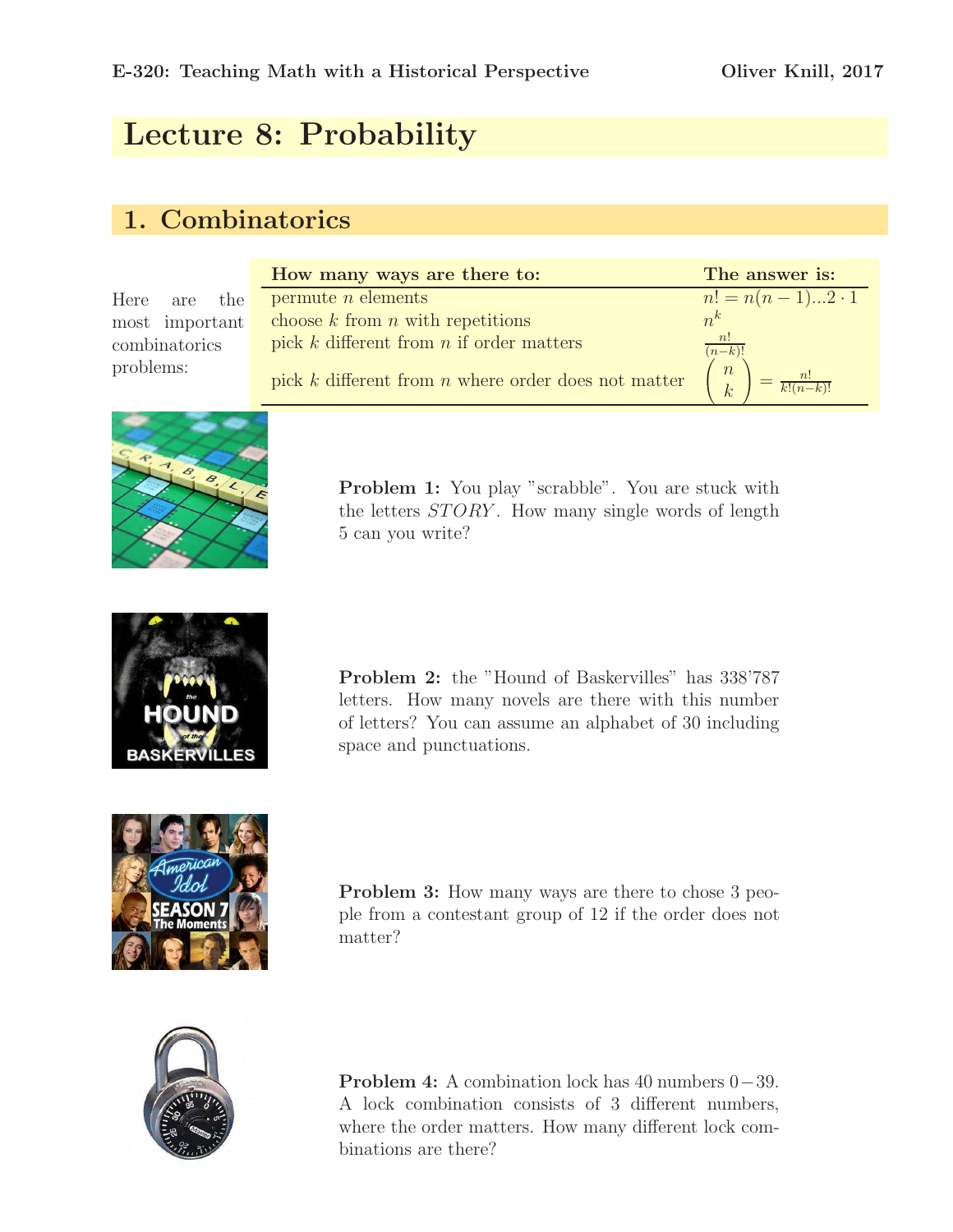## The Monty Hall Problem

We want to understand the famous **Monty Hall problem** 





You have to choose from three doors. Behind one door is a car and behind the others are goats. You pick a door. The host, who knows what's behind the doors, opens an another door, one which has a goat. You have the choice to choose the door or to switch. What is better?

The "three door problem" is also called "Monty Hall problem" and became a sensation and controversy in 1991. Intuitive argumentation can lead to the conclusion that it does not matter whether to change the door or not. When asked, a large majority of test persons tell that it does not matter.

1) We first assume that we decide not to switch.

You choose a door. Note that the revelation of the host does not affect your choice.

What is the probability that you win in this case?

2) Now we switch. We look at three possibilities now. What happens if you initially chose the door with the car? Do you win or lose in this case?

3) What happens if you initially chose the door with the goat? Do you win or lose in this case?

We have computed the winning probability with no switching and then in 2-3) the winning probability with switching. What do you conclude?

4) For the following question, most people would say 1/2.

Dave has 2 kids. One of them is a boy. What is the probability that the other kid is a girl?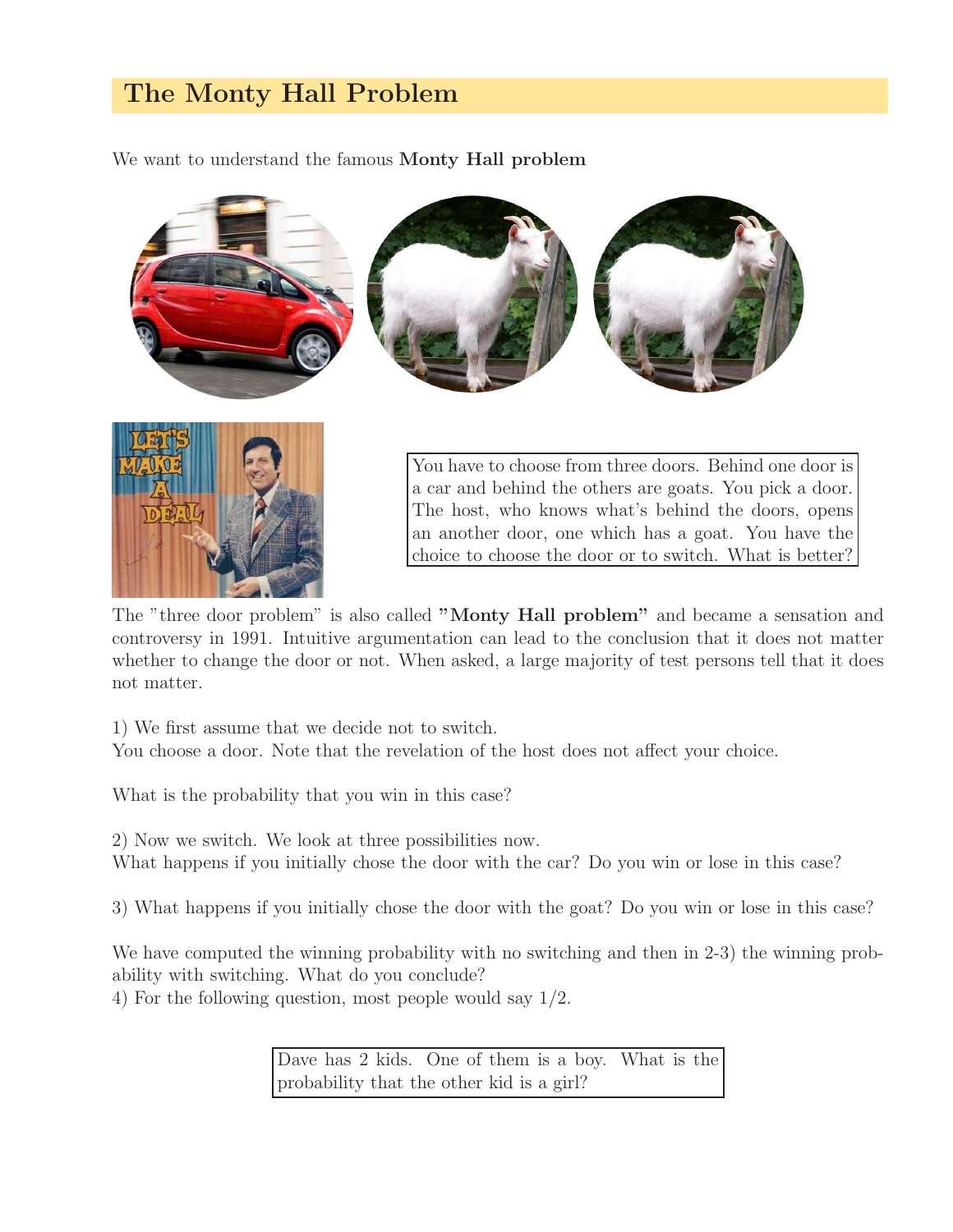### The Bertrand paradox

The Bertrand paradox illustrates that one has to be clear on how to setup a probabilistic model in a concrete situation.



We throw random lines onto the unit disc. What is the probability that the line intersects the disc with a length  $\geq \sqrt{3}$ , the length of the inscribed equilateral triangle?

Problem 1) Take an arbitrary point on the boundary of the disc. The set of all lines through that point are parameterized by an angle  $\phi$ . For which midpoints is the length of the chord longer than the equilateral triangle length? By comparing angles, what is the probability?

Problem 2) Take now all lines perpendicular to a fixed diameter. The entire diameter has length 2. Where do the chords hit the diameter so that it is longer than  $\sqrt{3}$ ? By comparing lengths, what is the probability?

Problem 3) Look at the midpoints of the chords. Where does such a midpoint have to be so that the chord is longer than  $\sqrt{3}$ ? By comparing areas, what is the probability now?